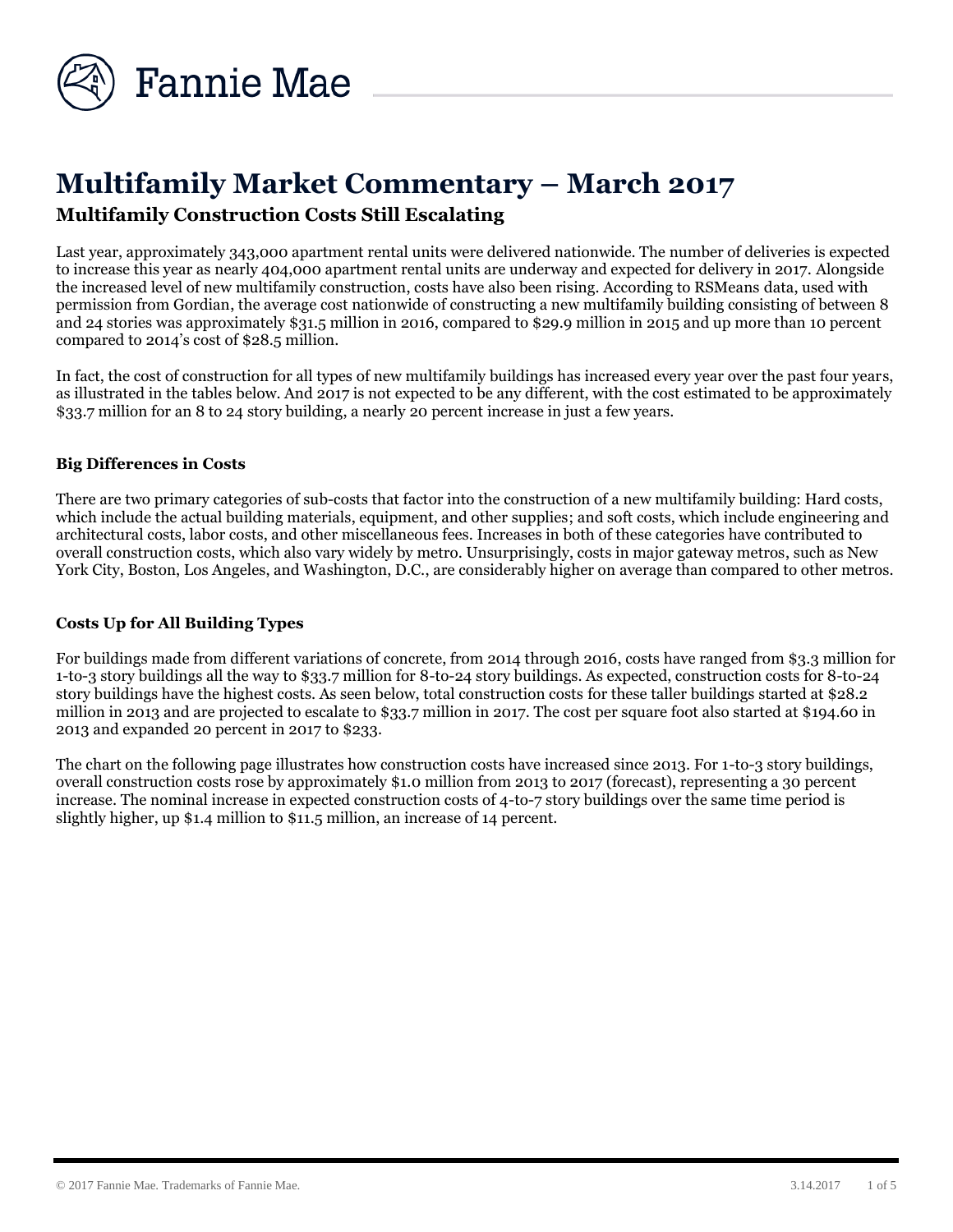

| 1-3 Stories             | 2013               | 2014     | 2015     | 2016     | 2017*    |
|-------------------------|--------------------|----------|----------|----------|----------|
| Cost                    | \$3.3 M            | \$3.4 M  | \$3.8 M  | \$4.0 M  | \$4.3 M  |
| Cost/Sq. Ft.            | \$148.0            | \$151.2  | \$170.7  | \$178.0  | \$192.0  |
| <b>Total Hard Costs</b> | \$2.5 <sub>M</sub> | \$2.6 M  | \$2.8 M  | \$3.0 M  | \$3.2 M  |
| <b>Total Soft Costs</b> | \$800K             | \$800K   | \$1.0 M  | \$1.0 M  | \$1.10   |
|                         |                    |          |          |          |          |
| 4-7 Stories             | 2013               | 2014     | 2015     | 2016     | 2017*    |
| Cost                    | \$10.1 M           | \$10.3 M | \$10.3 M | \$11.0 M | \$11.5 M |
| Cost/Sq. Ft.            | \$168.0            | \$172.0  | \$172.2  | \$184.0  | \$192.0  |
| <b>Total Hard Costs</b> | \$7.6 M            | \$7.7 M  | \$7.7 M  | \$8.2 M  | \$8.6 M  |
| <b>Total Soft Costs</b> | \$2.5 M            | \$2.6 M  | \$2.6 M  | \$2.8 M  | \$2.9 M  |
|                         |                    |          |          |          |          |
| 8-24 Stories            | 2013               | 2014     | 2015     | 2016     | 2017*    |
| Cost                    | \$28.2 M           | \$28.5 M | \$29.9 M | \$31.5 M | \$33.7 M |
| Cost/Sq. Ft.            | \$194.6            | \$196.6  | \$206.3  | \$218.0  | \$233.0  |
| <b>Total Hard Costs</b> | \$21.3 M           | \$21.5 M | \$22.6 M | \$23.7 M | \$25.5 M |
| <b>Total Soft Costs</b> | \$6.9 M            | \$7.0 M  | \$7.3 M  | \$7.8 M  | \$8.3 M  |

#### **National Apartment Construction Costs by Number of Stories**

*\* Forecast only and subject to change Source: RSMeans data Source: RSMeans Source: RSMeans*

#### **Hard Construction Costs vs. Soft Construction Costs**

RSMeans data breaks down hard costs into six different categories:

- Substructure
- Shell
- **Interiors**
- Services
- Equipment<br>• Furnishings
- Furnishings

The substructure category involves foundations, walls, and the more structural elements of construction. The shell category includes flooring, window construction, and roof construction. On a national level, the shell category equates to approximately 20 percent of total multifamily construction costs in 8-to-24 story buildings. Interiors include partitions, doors, finishes, and stairs. Services includes elevators, plumbing, energy supply, and piping. Equipment and furnishings consist of architectural equipment and furnishings that are part of the finished building. The Services category is actually the most expensive in multifamily construction, as seen in the chart on the next page, accounting for nearly 29 percent of total project costs in 8-to-24 story buildings.

The soft costs portion of multifamily construction are consolidated into a single category. According to RSMeans data, soft costs include contractor fees, architectural fees, and, occasionally, user fees. Nationwide, in 8-to-24 story buildings, contractor fees account for approximately 25 percent of the total multifamily construction costs. The chart shows the average hard costs in blue, soft costs in orange, and total construction costs in gray, for new apartment construction of 8 to-24 story buildings during 2016.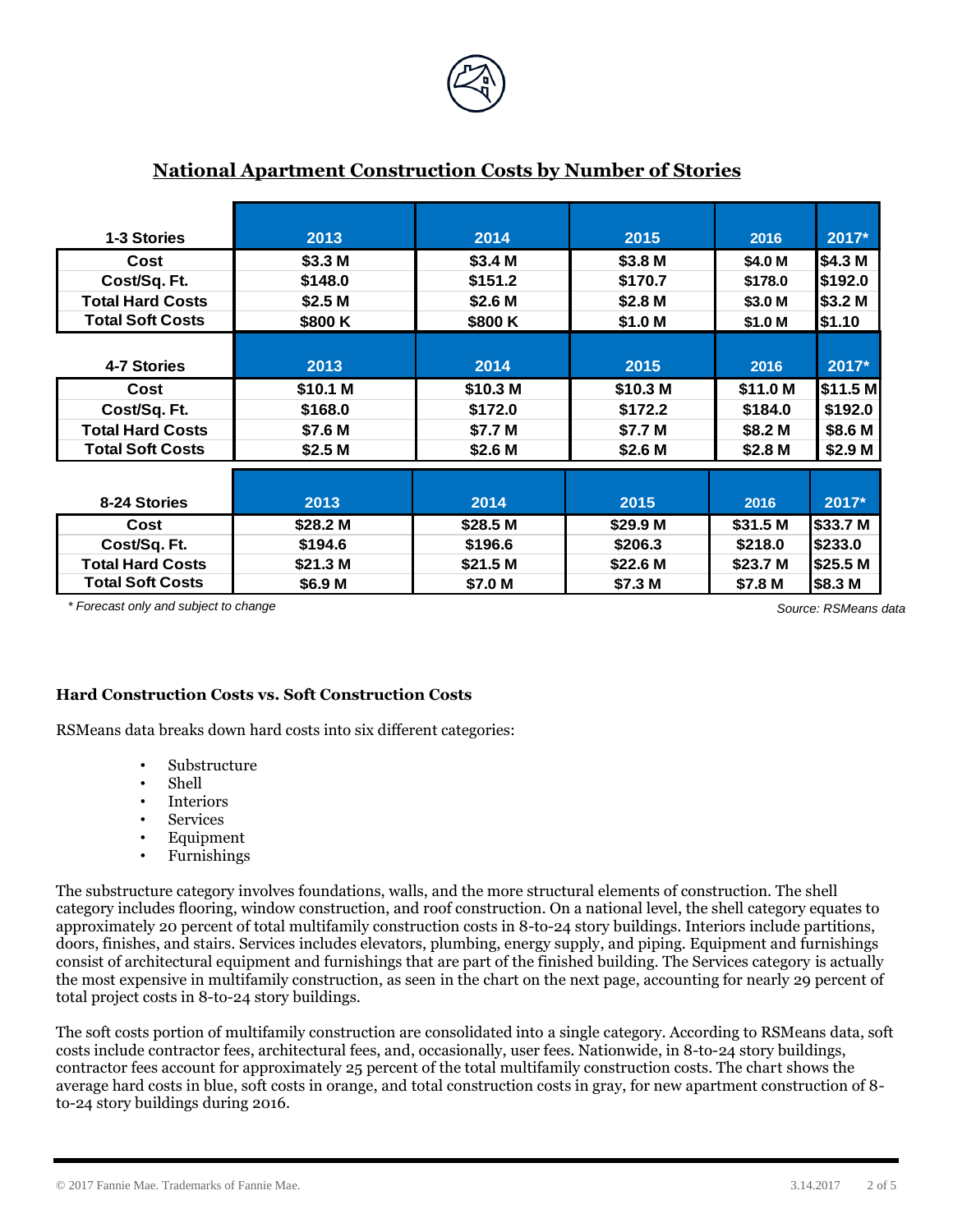



## **National Average Apartment Construction Costs in 2016**

8-to-24 Story Building

*Note: Furnishings are included in Equipment.*

#### **Construction Costs Top Out in Top Metros**

As seen in the following chart, the three most expensive metros for all three categories of multifamily construction are New York City, San Francisco, and Boston. Even with all the construction taking place in the nation's capital, Washington, D.C. remains a bargain at less than**—**albeit slightly**—**the national cost of constructing new apartment buildings. This is likely the reason that multifamily construction took off in the nation's capital: increased net migration, job growth, rising renter population, all coupled with relatively cheaper construction costs.

The data also explains the increase in Class A rental properties in high-cost metros such as New York City and San Francisco. With such high construction costs, even with local tax subsidies it is likely that only these type of more expensive properties will "pencil out" for most developers.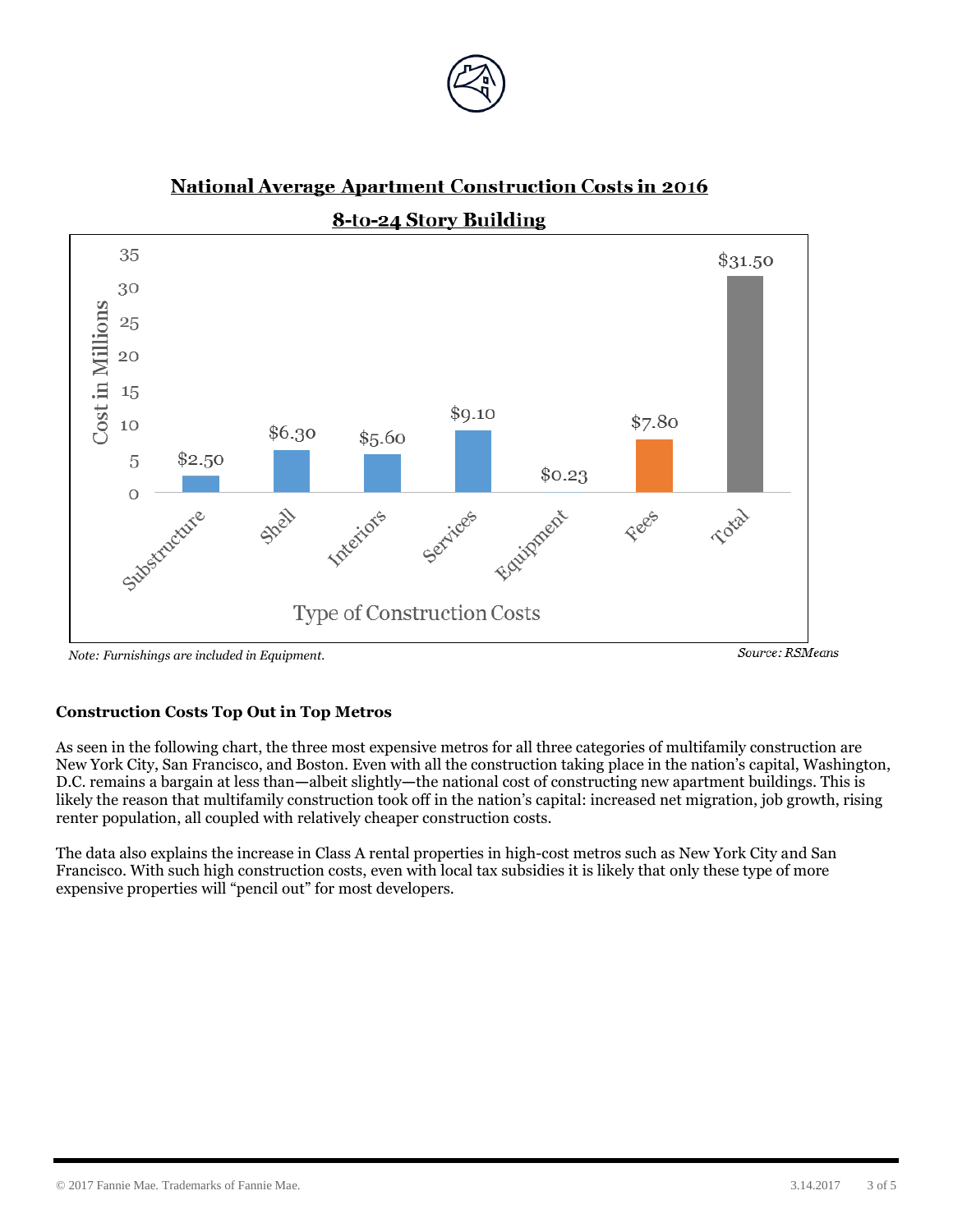

#### \$4.7  $$3.7$  $$4.2$  $$5.3$ \$4.9 National \$4.0 \$13.4 \$11.2  $$12.2$ \$15.0 \$14.1 \$11.0 \$37.6 \$31.2 \$33.7 \$41.4 \$38.8 \$31.5 0 10 20 30 40 50 60 70 Boston DC LA NYC SF Cost in Millions ■ 1-3 stories ■4-7 stories ■ 8-24 stories

### **Average 2016 Construction Costs per Building in Top Metropolitan areas**

*Source: RSMeans data*

#### **Expect Construction Costs to Keep Rising**

Of the 343,000 new apartments delivered in 2016, approximately 79,000 were delivered in New York City, Washington, D.C., Boston, Los Angeles, and San Francisco combined. In 2017, the number of new apartments delivered to these metros is expected to increase to 81,000. A large percentage of the nation's new multifamily rental supply is being delivered to a few metro areas, and it appears that much of the construction is in the Class A tier.

Although we expect the new supply being delivered in most of these metros over the next 12-to-24 months will outpace demand, actual construction costs are not expected to moderate. Land costs are the only variable that may decline, if developers back off from new acquisitions, but many other costs, including lumber, concrete, and steel, are not dependent upon rental supply and demand. Fees could decrease if municipalities see a fall-off in permits, but it would likely take a prolonged decline for any action to be taken. More likely, costs will remain elevated, as projected, but the pace of development will slow starting in late 2018.

#### **Francisco Nicco-Annan Multifamily Economist**

#### **Multifamily Economics and Market Research March 2017**

*Opinions, analyses, estimates, forecasts and other views of Fannie Mae's Multifamily Economics and Market Research Group (MRG) included in these materials should not be construed as indicating Fannie Mae's business prospects or*